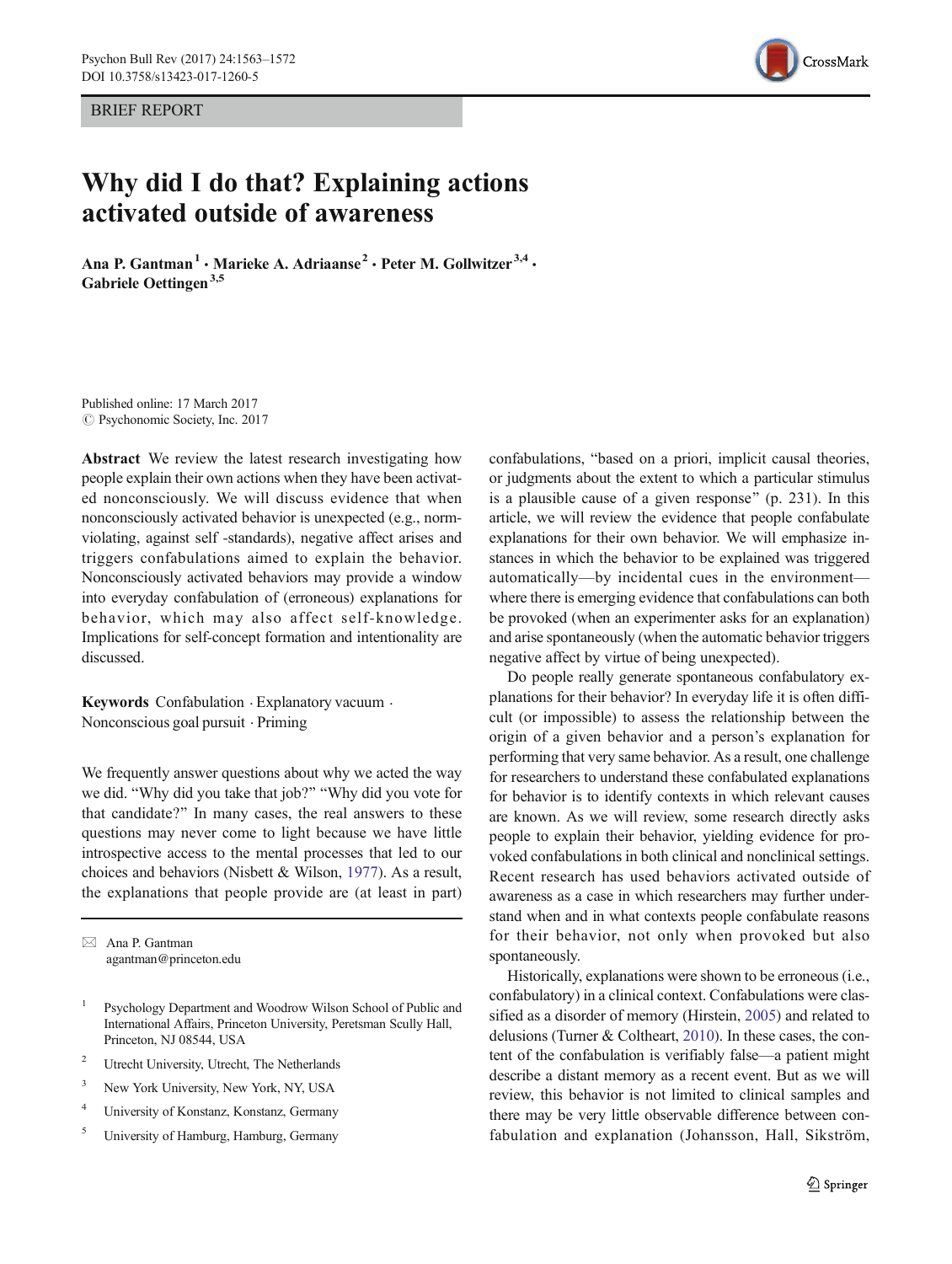Tärning, & Lind, [2006](#page-8-0); Nisbett & Wilson, [1977\)](#page-8-0). To understand when and in what contexts people confabulate explanations for their behavior, we will first give a brief overview of the research on confabulation, with an emphasis on nonclinical instances of provoked confabulation. In research in nonclinical samples, we will see that scientists describe this behavior as confabulation because they themselves experimentally observe or manipulate causes of behavior or behavioral outcomes. Explanations that do not contain these causes of behavior are taken as confabulations. To provide evidence for confabulation in nonclinical samples, we will take the case of provoked and spontaneous confabulations aimed at explaining nonconsciously activated behavior. Finally, we will discuss implications of this work for introspection and self-knowledge as well as directions for future research.

# Confabulation

Confabulation is a term whose origins lie in clinical psychology. Confabulation was originally considered a disorder of memory, as patients with Korsakoff syndrome with severe amnesia would report as memories events that either did not happen or had happened much earlier in the patient's life (Hirstein, [2005\)](#page-8-0). The definition of confabulation expanded to include denials of ailments, known as anosognosia, misidentification syndromes such as Capgras syndrome, and the explanations of corpus callosotomy patients describing behavior derived from linguistically inaccessible content. Confabulations can be provoked, as when a patient is asked to explain a behavior, or they may occur spontaneously (Kopelman, [1987](#page-8-0)). Critically, such confabulations are genuinely believed by patients and delivered with conviction with no intent to deceive. Dennett  $(1982)$  writes, "It is not that they lie in the experimental situation, but that they confabulate; they make up likely sounding tales without realizing they are doing it; they fill in the gaps, guess, speculate, mistake theorizing for observing" (p. 173). The confabulatory response appears to restore a sense of agentic coherence and consistency (Cooney & Gazzaniga, [2003;](#page-8-0) Dennett, [2003](#page-8-0)).

## Provoked confabulation in nonclinical samples

As in the clinical literature, there is evidence in nonclinical samples for provoked confabulations, which are given in response to a question by an authority figure (Kopelman, [1987\)](#page-8-0). There are everyday situations in which people do not have access to explanations for their behavior or do not deem causes relevant for explaining their behavior, such as the position of one choice in an array of many (Nisbett & Wilson, [1977\)](#page-8-0), mimicking the behavior of another person (Tanner, Ferraro, Chartrand, Bettman, & Baaren, [2008](#page-9-0)), and choice blindness (Johansson, Hall, Sikström, & Olsson, [2005](#page-8-0)). We will review each of these examples in turn. Then we will turn to instances of both provoked and spontaneous confabulations aimed at explaining behaviors activated outside of awareness.

Nisbett and Wilson [\(1977\)](#page-8-0) demonstrated that even when people are unaware of an experimentally manipulated cause of their behavior, they easily provide an alternative explanation (rather than saying that they do not know). For example, the authors presented participants with an array of stockings as if they were in a consumer study and asked them to select their preference. Participants overwhelmingly chose the rightmost pair despite all pairs being identical. When asked the reason for their choice, participants did not mention the position of the stockings and some even refuted this as a possibility. When asked directly about the possibility of a position effect, participants denied it and felt "either that they had misunderstood the question or were dealing with a madman^ (Nisbett & Wilson, [1977](#page-8-0), p. 244). Participants appear to easily answer questions about how they made their selection and fail to appeal to factors that systematically affect behavior. Critically, participants do not say that they do not know. Instead, an explanation is readily provided that has to meet some criterion to be deemed appropriate; in this case it seems that position is too arbitrary to be relevant to a preference.

Merely mimicking the behavior of others also does not appear to participants to be a proper explanation for preferences. In one study, participants came into the lab and were given bowls of goldfish crackers and animal crackers. They were in the room with a confederate who ate either goldfish or animal crackers. Participants mimicked the eating behavior of the confederate, such that participants with an animal-crackereating confederate ate more animal crackers than goldfish crackers, whereas participants with a goldfish-eating confederate ate more goldfish than animal crackers. Participants were not aware that they were mimicking the experimenter, and when asked, reported a preference for the cracker that they ate more of. In this study, mimicry mediated the relationship between eating behavior and cracker preference (Tanner et al., [2008\)](#page-9-0). It seems that copying another's behavior is not an appropriate way to understand one's own behavior but one's own preferences are.

The possibility that preferences can be constructed ad hoc based on our behavior (Bem [1967\)](#page-8-0) has been strikingly demonstrated by the phenomenon of choice blindness (Johansson et al., [2005](#page-8-0)). Studies on this phenomenon show that people will not only confabulate reasons for arbitrary choices but they will even generate explanations for a choice that they have not made. In the case of choice blindness, participants make choices (e.g., which of two faces is more attractive) and then are asked to verbally explain their choice. The participants do not know that on some trials a trick was employed to change their apparent decision (e.g., to the other face). Participants rarely notice that their answers have been changed (e.g., participants noticed that the faces had been swapped only 13% of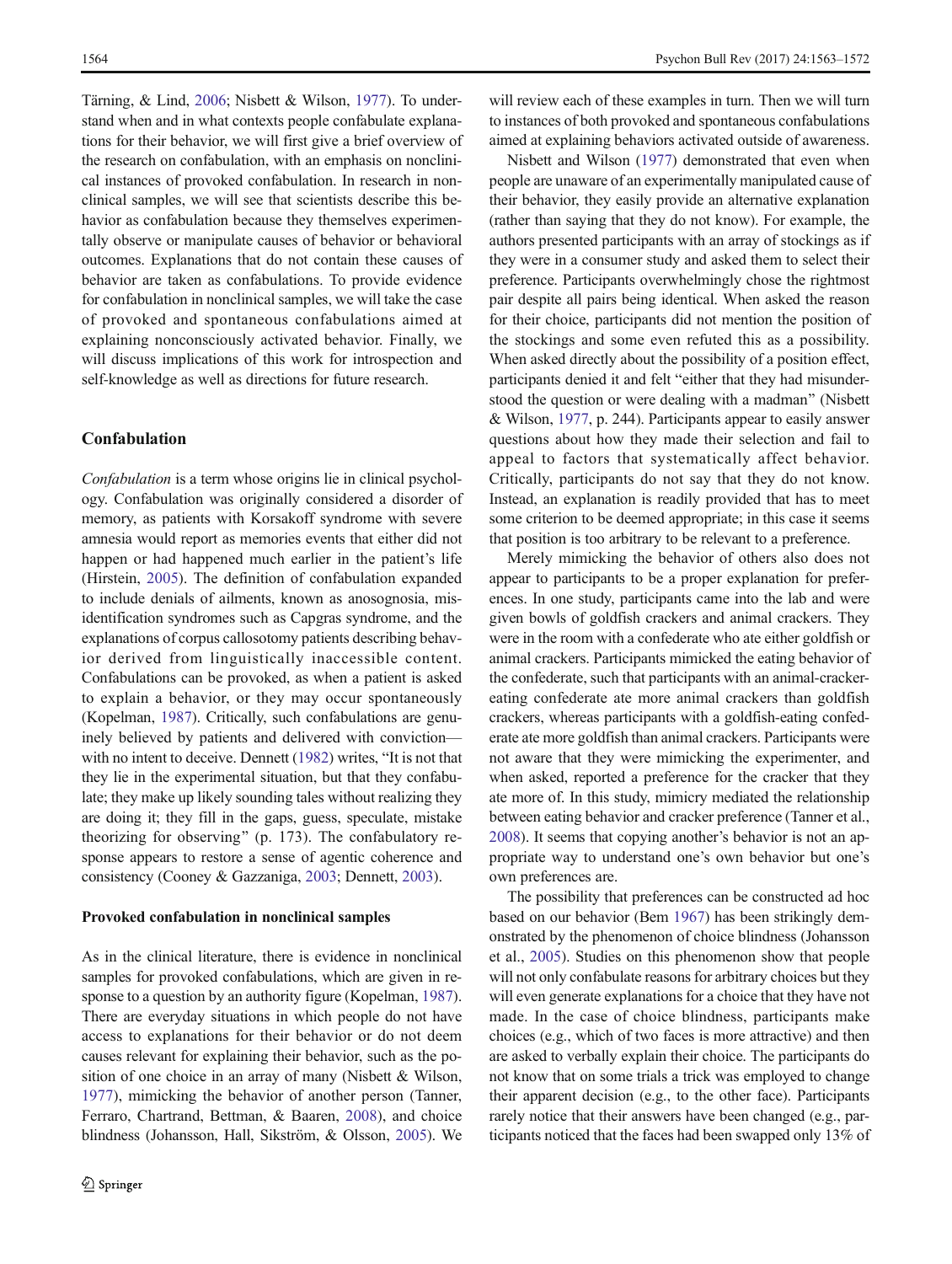the time), and are able to discuss the reasons behind their manipulated choice with apparent ease. When discussing the real and manipulated choices of attractive faces, there were no differences between explanations of manipulated and nonmanipulated choices on dimensions including emotionality, specificity, or level of detail (Johansson et al., [2005](#page-8-0)). Follow-up research has shown that choice blindness extends to multiple domains of stimuli including political and moral attitudes (Hall, Johansson, & Strandberg, [2012\)](#page-8-0). It has even been found in another sensory modality, particularly audition (Lind, [2014](#page-8-0)). Note that in the case of choice blindness, the explanation for the choice is inaccessible because the choice was never made.

To further investigate the role that confabulation may play in everyday life, we focus on a particular instance in which explanations for actions are inaccessible: behavior activated outside of awareness. In these cases, participants are sub- or supraliminally primed with a goal and subsequently can be seen to enact the relevant goal-directed behavior (e.g., Bargh, Gollwitzer, Lee-Chai, Barndollar, & Trötschel, [2001\)](#page-8-0). We take these examples because we can identify a relevant cause for behavior as the only situational difference between two groups of participants. This way we can compare the process of explanation across groups, and see whether it is sensitive to these differences in behavior activation. In addition, we take this to be an especially informative case for everyday confabulation as we are likely exposed to primelike stimuli in everyday life.

We presume that a number of factors can bring a person into the position of explaining an action without accessibility to its purpose. For example, the reason for initiating a behavior may be forgotten, as when one walks into the next room and forgets the reason why one has walked there in the first place (Radvansky & Copeland, [2006\)](#page-9-0). For the review of evidence that follows, we focus mainly on a phenomenon called the explanatory vacuum, which occurs when participants are nonconsciously primed to act in an unexpected way (e.g., against personal standards or social norms). In these cases, participants recognize that their behavior requires an explanation, and experience negative affect which can trigger confabulation.

With that said, the existence of prime-to-behavior effects has recently come into question (e.g., Cesario, [2014](#page-8-0); Molden, [2014;](#page-8-0) Simons, [2014](#page-9-0)), and some canonical priming experiments have failed to replicate (Harris, Coburn, Rohrer, & Pashler, [2013](#page-8-0); Shanks et al., [2013;](#page-9-0) for a full list, see [https://](https://proveyourselfwrong.wordpress.com/2015/10/13/a-list-of-successful-and-unsuccessful-high-powered-direct-replications-of-social-psychology-findings/) [proveyourselfwrong.wordpress.com/2015/10/13/a-list-of](https://proveyourselfwrong.wordpress.com/2015/10/13/a-list-of-successful-and-unsuccessful-high-powered-direct-replications-of-social-psychology-findings/)[successful-and-unsuccessful-high-powered-direct](https://proveyourselfwrong.wordpress.com/2015/10/13/a-list-of-successful-and-unsuccessful-high-powered-direct-replications-of-social-psychology-findings/)[replications-of-social-psychology-findings/\)](https://proveyourselfwrong.wordpress.com/2015/10/13/a-list-of-successful-and-unsuccessful-high-powered-direct-replications-of-social-psychology-findings/). There are many reasons that a replication may fail to reproduce the effects of the original study that include problems in the original study such as small sample sizes (for an in-depth analysis, see the 2012 special issue of Perspectives in Psychological Science)

as well as fluctuations in effect size due to sampling error, and unknown contextual factors that moderate the effect. Accordingly, we take it as a given that with limited evidence of this newly emerging field of study on the explanatory vacuum, all effects would benefit from multiple highly powered direct and conceptual replications. We also take it as a given that the effects of primes, by definition, are small for both empirical reasons (see meta-analysis of priming studies,  $d =$ . 35; 95% CI [.29, .41]; Weingarten et al., [2015](#page-9-0)) and theoretical ones (if the effects of primes were reliably large, we would be slaves to the magnetic pull of our mental associations between quotidian objects and our actions; for discussion of both methodological and theoretical factors that predict behavioral priming effects, see Payne, Brown-Iannuzzi, & Loersch, [2016\)](#page-8-0). Nonetheless, we want to highlight that there is still much remaining evidence for the broader claims at stake in the priming literature, specifically that our behavior can be guided by processes that we are not aware of (see, e.g., Sheeran, Gollwitzer, & Bargh, [2013\)](#page-9-0). Similarly, we think that investigating how people understand their own behavior in the context of nonconscious goal pursuit is illuminating about the broader phenomenon of confabulation and introspection in nonclinical samples.

# Behaviors activated outside of awareness

Over the past 30 years, automaticity in higher order mental processing has become a core conceptual component for understanding psychological phenomena. For example, environmental cues can serve to directly activate (i.e., prime) mental processes such as goal pursuit, habits, social behavior and decision making (Bargh, Schwader, Hailey, Dyer, & Boothby, [2012\)](#page-8-0). Despite years of research investigating the many ways environmental cues may trigger behavior outside of awareness, research has only just started to investigate the question of how people (who tend to infer they are the cause of their own actions; Wegner, [2002\)](#page-9-0) make sense of these nonconsciously activated behaviors.

Research has begun to investigate the psychological consequences of acting without having an accessible explanation for one's own behavior, or, in other words, of "*acting in an* explanatory vacuum" (Oettingen, Grant, Smith, Skinner, & Gollwitzer, [2006\)](#page-8-0). There is evidence for both "provoked" confabulation" which occurs when people are probed to explain their behavior (e.g., Bar-Anan, Wilson, & Hassin, [2010](#page-8-0)) and for spontaneous confabulation when the tendency to confabulate an explanation for their behavior may be triggered without probing (e.g., as a result of experiencing negative affect; Adriaanse, Weijers, De Ridder, De Witt Huberts, & Evers, [2014](#page-8-0); Oettingen et al., [2006;](#page-8-0) Parks-Stamm, Oettingen, & Gollwitzer, [2010](#page-8-0)).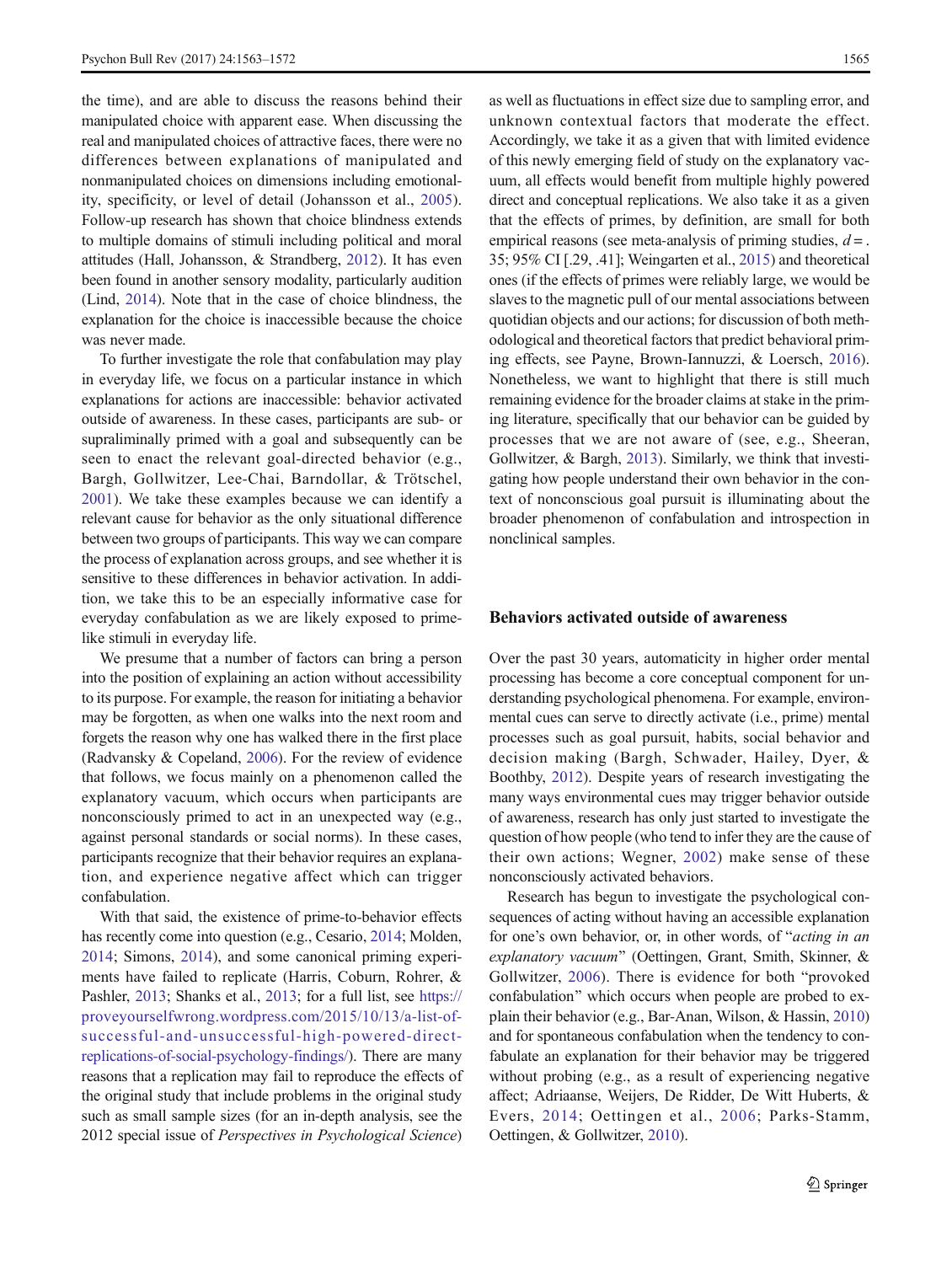## Nonconscious goal pursuit

Research has also shown that desired end state representations (i.e., goals; Dijksterhuis & Aarts, [2010\)](#page-8-0) can be activated outside of the awareness of the actor, and that goal-directed behaviors can be triggered and deployed outside of conscious awareness (Hassin, Uleman, & Bargh, [2005](#page-8-0)). According to auto-motive theory, goals may be activated indirectly (i.e., outside of awareness) through the repeated pairing of a given situation and its related goal; the contextual cues eventually activate the goal through the established associative link (Bargh, [1990;](#page-8-0) Bargh & Gollwitzer, [1994\)](#page-8-0). This model predicts that both conscious and nonconscious activation of goals should lead to similar goal attainment rates and qualities of goal striving (Bargh et al., [2001](#page-8-0); Chartrand & Bargh, [2002](#page-8-0)). Indeed, nonconsciously activated goals exhibit hallmarks of goal pursuit. In particular, nonconscious goals, like conscious goals, lead to goal-directed action, stay active until completed, produce persistence in the face of setbacks, and resumption after interruption (Bargh et al., [2001](#page-8-0)). Nonconscious goal triggers in the environment can include the presence of a significant other (Fitzsimons & Bargh, [2003\)](#page-8-0), means that are often used to attain a goal (Shah & Kruglanski, [2003](#page-9-0)), or temptations that frequently interfere with goal pursuit (Fishbach, Friedman, & Kruglanski, [2003\)](#page-8-0). The goal is activated outside of awareness, but the goal striving itself (i.e., the behaviors that serve to attain the goal) can be consciously engaged in even when the source is not available. Taken together, it appears that goals can be activated outside of awareness. We assume that these are small effects (Molden [2014](#page-8-0); Payne et al., [2016](#page-8-0)); we advocate for more high-powered replications and greater research into the conditions under which these effects are most and least likely to occur (Molden, [2014](#page-8-0)).

In principle, individuals may be unaware of one or more aspects of the processes that underlie the direct guidance of behavior by the environment. They may be unaware of the environmental cues triggering the behavior (e.g., it may be presented below the threshold for awareness), the link between the environment and the behavior (e.g., the agent is unaware of the fact that the cue is triggering the behavior), or the outcome of that process (e.g., behavioral mimicry; Chartrand, [2005](#page-8-0)). Because the agent does not know about one or more of these aspects, they can be said to be Bintrospectively blank^—if asked for an explanation for the behavior, they cannot provide (a veridical) one. Critically, as we will review below, the introspective blank may be experienced as unpleasant, and can be quickly and reflexively filled by confabulation.

In the case of nonconsciously activated behavior, most often, people are aware of the outcome but unaware of either the

environmental cue or its relation to the outcome (e.g., behavior, decision, preference). It is these cases of nonconsciously activated behaviors that we are concerned with in the present review. Awareness of an outcome leads people to attempt to understand why that outcome occurred, particularly if that outcome is negative or unexpected (e.g., conflicts with one's self standards or social norms) and triggers negative affect. This phenomenon is referred to as the explanatory vacuum (Oettingen et al., [2006\)](#page-8-0).

# Psychological consequences of acting in an explanatory vacuum

People may exhibit either provoked or spontaneous confabulation to explain behavior activated outside of awareness. In the case of provoked confabulation, the experimenter asks participants to explain their choices or actions (Bar-Anan et al., [2010\)](#page-8-0), and in the case of spontaneous confabulation, participants may experience negative affect, which serves as a trigger to confabulate an explanation for the behavior (Oettingen et al., [2006;](#page-8-0) Parks-Stamm et al., [2010](#page-8-0); Adriaanse et al., [2014;](#page-8-0) Adriaanse et al., [in press](#page-8-0); [2016](#page-8-0)). We will discuss the evidence for each in turn.

# Provoked confabulation

Bar-Anan and colleagues [\(2010\)](#page-8-0) have argued that postpriming misattribution may be a common, everyday example of misattribution or confabulation. They have shown that when male participants are primed with romantic goals, they will choose a course given by a female (vs. male) instructor, regardless of the course's actual topic. However, when asked, participants expressed that the course's topic was the primary reason for their choice. In another study, participants primed with a goal to earn money were more likely to prefer a game with pictures of American presidents as they appear on American money over another game that depicted normal pictures of the same American presidents compared to those with a neutral prime. It was only after indicating their preference for either one of these games that participants received information about the games' difficulty. Participants who received information that their game was difficult reported that they liked difficult games more than participants who later learned that their game of choice was easy. When asked, participants explained their choice using a cue that was actually provided after they had already made the choice. When asked to explain their choices, we do not know whether participants simply do not consider the role of the supraliminal primes or whether they do, but then dismiss them as unlikely or unsatisfactory causes for preferences. As of now, this is the only known set of experiments to find these effects and therefore much research is needed to reproduce and expand on them.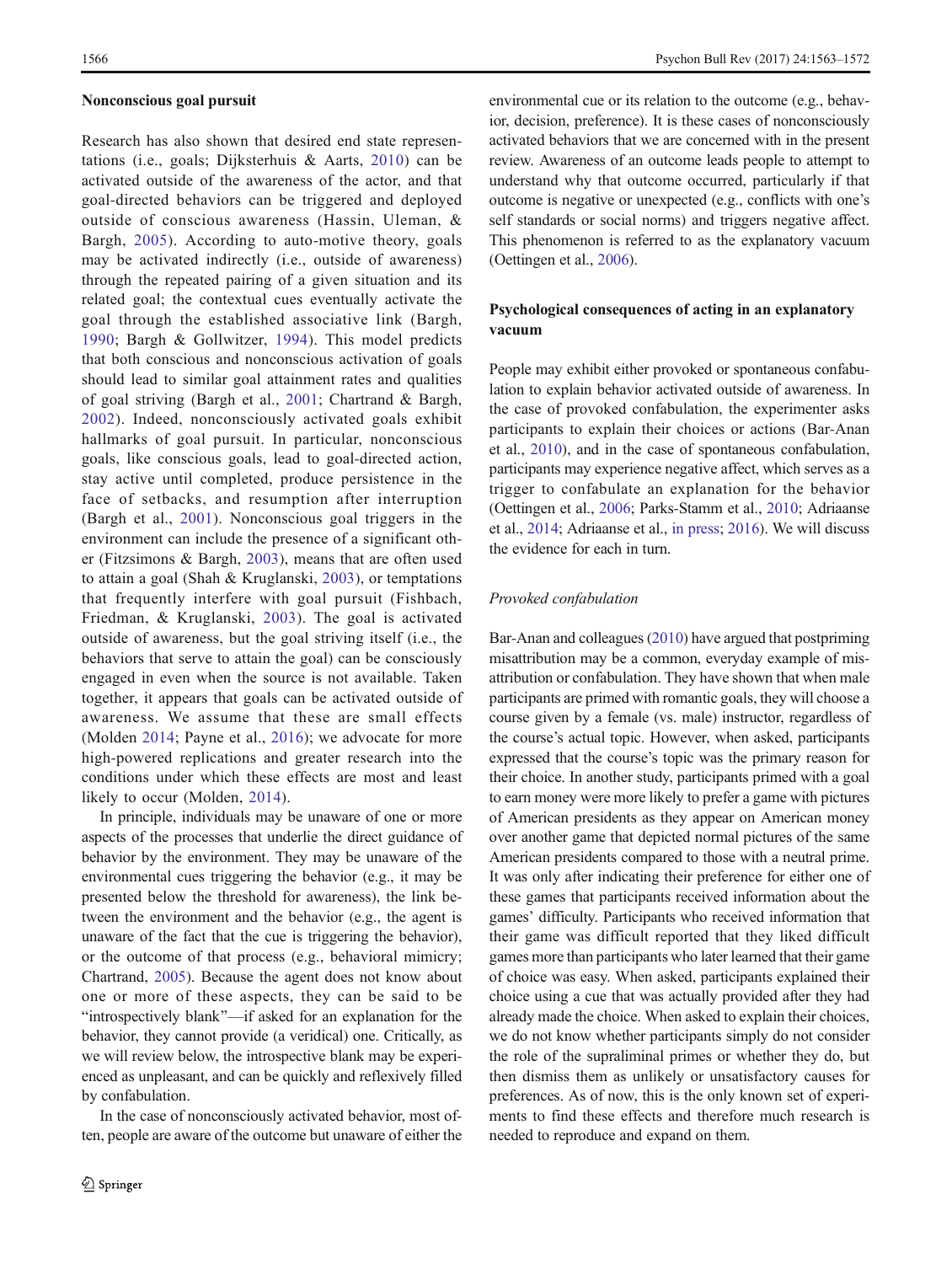#### Spontaneous confabulation

There is also some evidence that nonconsciously activated behaviors can lead to spontaneous confabulation. In these cases, there is no direct request for an explanation, which triggers confabulation in the sense of someone probing for an explanation. Instead, when we find evidence for spontaneous postpriming confabulation it is preceded by negative affect, which serves as a trigger to explain the unexplained behavior. Here, we use the term negative affect broadly to describe a number of affective consequences of expectation violation that may also include dissonance, uncertainty, arousal, and others (review by Proulx, Inzlicht, & Harmon-Jones, [2012\)](#page-9-0). As of now, evidence for negative affect arising from nonconsciously activated behavior comes from behavior that is mismatched with expectations for behavior in some way (e.g., it is norm violating). If the behavior is fitting in context it is unlikely (though not impossible) that the actor will search for an explanation for it. For example, in the first study to investigate the affective consequences of acting in an explanatory vacuum (Oettingen et al., [2006](#page-8-0), Study 1), participants were given an explicitly cooperative task and a goal to compete or cooperate. The goal was either consciously set or nonconsciously activated. Here, competing served as a norm-violating behavior. Participants with a nonconscious competitive goal experienced greater negative affect than those with a conscious competitive goal as well as those with both conscious and nonconscious cooperative goals. In other words, participants with a norm-violating goal experienced greater negative affect than both participants with a nonconsciously activated norm-conforming goal or a consciously set norm-violating or norm-conforming goal. Negative affect arose as a result of behavior elicited by a nonconsciously activated, norm-violating goal.

While the affective consequences of conscious versus nonconscious goal pursuit have been found to be similar in previous work—success and failure in both conscious and nonconscious goal pursuit may lead to a positive and negative mood, respectively (Chartrand & Bargh, [2002](#page-8-0))—when successful goal pursuit involves behavior that violates expectations (e.g., violates a norm) only nonconscious (vs. conscious) goal striving lacks an apparent explanation (Oettingen et al., [2006\)](#page-8-0). When an explanation is demanded by context, recognizing this "introspective blank" elicits negative affect. We interpret this finding to mean that the inability of participants to explain their norm-violating behavior led them to experience increased negative affect. Nonconsciously activated behavior triggering negative affect in this way was recently replicated in the domains of prosocial and eating behavior (Adriaanse et al., [2014](#page-8-0)).

There are some obvious parallels between the affective consequences of acting in an explanatory vacuum and classic work on cognitive dissonance (Elliot & Devine, [1994](#page-8-0);

Festinger, [1962;](#page-8-0) Stone & Cooper, [2001](#page-9-0)), which has shown that people experience discomfort (dissonance) when an inconsistency exists between a person's behavior and a her respective attitudes. However, whereas a typical dissonance study creates a situation of insufficient justification for the behavior (usually a soft request by the experimenter to behave in a way that is inconsistent with one's attitudes), acting in an explanatory vacuum entails a situation of *no* justification. Accordingly, in this latter, more extreme case of no justification, discomfort is experienced (Adriaanse et al., [2014\)](#page-8-0). Still, acknowledging this similarity, some (Adriaanse et al., [2014;](#page-8-0) Bar-Anan et al., [2010;](#page-8-0) Parks-Stamm et al., [2010\)](#page-8-0) have proposed that—very much like the misattribution to attitudes in cognitive dissonance paradigms—another psychological consequence of nonconsciously activated behavior is a tendency to misattribute the behavior to erroneous causes. For this review, we consider this form of misattribution as a kind of confabulation.

There is also evidence that the explanatory vacuum leads to spontaneous confabulation (Parks-Stamm et al., [2010](#page-8-0)), much in the way that the dissonance literature demonstrates that counterattitudinal behaviors are spontaneously interpreted as indicative of one's own attitudes (Festinger, [1962](#page-8-0); Lieberman, Ochsner, Gilbert, & Schacter, [2001\)](#page-8-0). Parks-Stamm et al. [\(2010\)](#page-8-0) hypothesized that the increased negative affect in the nonconscious goal condition arose specifically from the lack of explanation for the behavior. The authors found that the heightened negative affect in the nonconscious goal condition could be reduced when a plausible explanation for primed competitive behavior was made available. More specifically, participants were given a cooperative task to complete with a partner, in which acting quickly was synonymous with acting competitively. Prior to this collaborative task, participants were asked to perform a seemingly unrelated task, which half of the participants had to perform quickly and the other half accurately. Of the participants in the explanatory vacuum (e.g., enacting a nonconscious competitive goal in a cooperative task), those who engaged in the prior speed task showed less negative affect than those in the accuracy task. When primed goal-directed behaviors can be explained (i.e., by having just done a task as quickly as possible), this obviates the negative affect associated with the explanatory vacuum. However, it made no difference whether participants were asked to reflect on their performance in the cooperative task, suggesting that the prior goal was automatically taken up as an explanation for norm-violating behavior. Such spontaneous confabulation in the explanatory vacuum may be a response to negative affect elicited by nonconsciosuly activated, unexpected behavior. That said, we have only a few studies demonstrating the reflexive spontaneous confabulation of explanations for nonconsciously activated behavior, and so the possibilty of reflective confabulation has not been ruled out. The possibility of reflective confabulation, as well as greater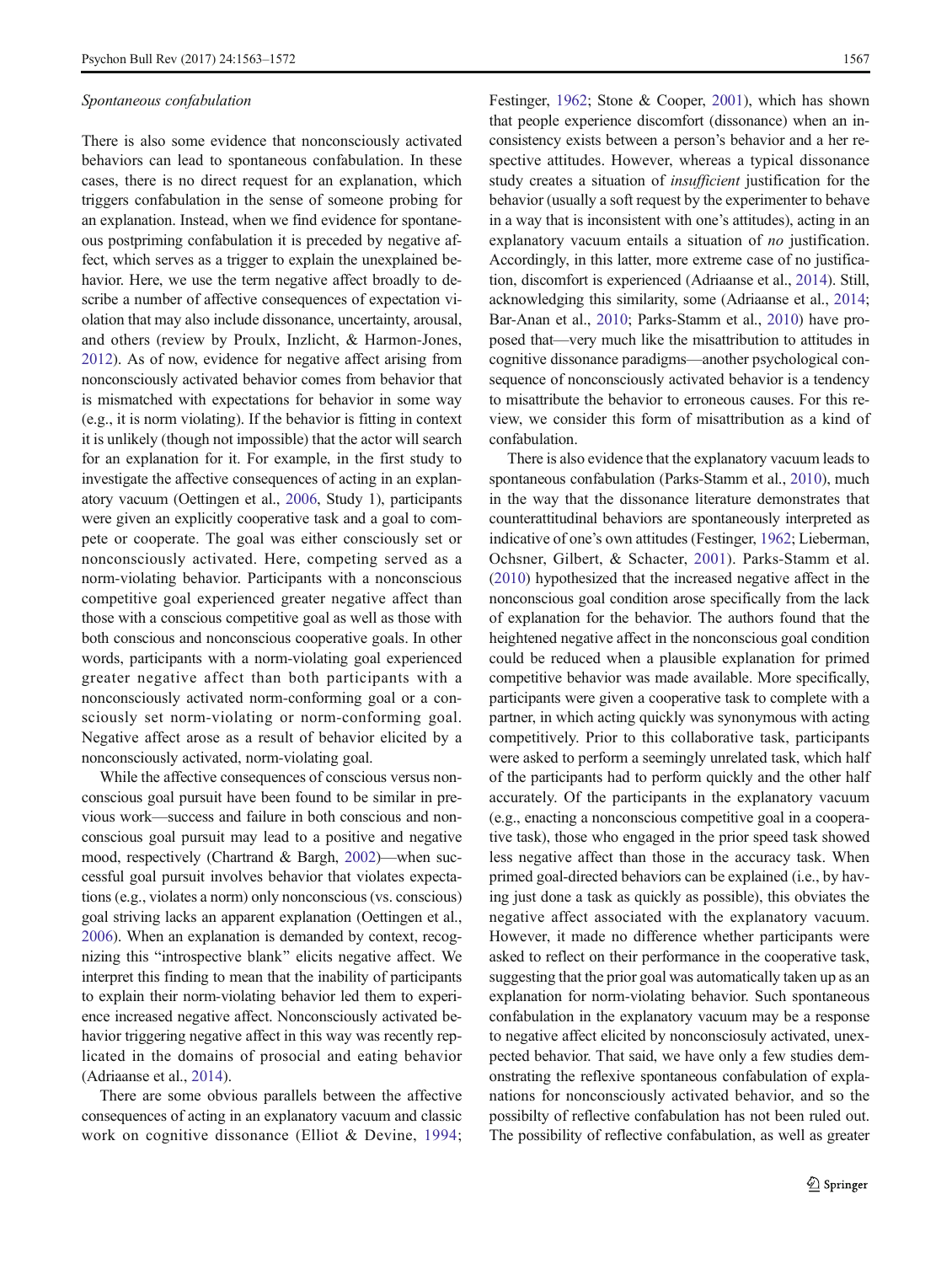detail on the processes that lead to confabulation, are excellent areas for future research.

# Negative affect partially mediates confabulation

According to Parks-Stamm and colleagues ([2010\)](#page-8-0) spontaneous confabulation is likely a consequence of the negative affect triggered by acting in an explanatory vacuum. People are motivated to reduce the aversive state of the introspective blank, and so confabulate an explanation for their behavior as a way to do so. In other words, negative affect triggers confabulation, which is aimed at reinterpreting the behavior as having a plausible, accessible cause.

To test this proposed sequence of events, Adriaanse and colleagues [\(2014\)](#page-8-0) analyzed whether the tendency to confabulate was indeed mediated by negative affect. In one study, participants played a video game that primed either neutral or antisocial content. Next participants were asked to complete an ostensibly unrelated task for which they were told they would receive no credit. They were asked to help a fellow student with a tedious computer task and to stop when they felt they had sufficiently helped. Then they filled out an exit survey about the new lab space in which they had taken the study. Participants primed with antisocial behavior completed fewer help trials, experienced greater negative affect, and provided a more negative evaluation of the lab space (e.g., the chair was uncomfortable) than participants primed with neutral content. Critically, the negative affect experienced after the primed antisocial behavior mediated the relationship between priming condition and lab space evaluation (i.e., confabulation). In other words, unexpected antisocial behavior led to increased negative affect, which in turn, drove participants to confabulate an explanation for their behavior (e.g., I stopped helping because the chair was uncomfortable). These findings echo classic work distinguishing cognitive dissonance from self-perception via the role of arousal (Elliot & Devine, [1994](#page-8-0)). In summary, recognizing unexpected behavior (e.g., behavior that violates social norms or personal standards) can lead to feelings of negative affect, which triggers spontaneous confabulation. Both provoked and spontaneous confabulation appear to function to explain behavior, but we do not yet know the full extent of the similarities and differences between spontaneous and provoked confabulation. Moreover, what constitutes a satisfactory explanation for behavior is another interesting avenue for future research. For instance, why are explanations such as the one described here, in which the chair is uncomfortable, deemed an appropriate explanation for not helping, while explanations about what position stockings are placed in for stocking preferences, as described in Nisbett and Wilson's ([1977](#page-8-0)) study, are not?

## Moderators of the explanatory vacuum

## The behavior demands an explanation

Not all nonconsciously activated behavior spontaneously triggers negative affect and a subsequent need to explain the behavior. Negative affect and a tendency to confabulate appear to only arise spontaneously when the nonconscious behavior demands an explanation, (e.g., because it violates a norm or a consciously held personal standard; Oettingen et al., [2006](#page-8-0); Parks-Stamm et al., [2010](#page-8-0)). The moderating role of norms or standards was demonstrated in the aforementioned study by Oettingen and colleagues ([2006](#page-8-0)), who reported increased negative affect only in the nonconscious, norm-violating condition, but not in the nonconscious norm-conforming condition. This moderating role of standards on negative affect was replicated and extended, demonstrating participants' tendency to confabulate in the health domain. Participants with either high or low dieting standards completed a lexical decision task to prime them with neutral or hedonic words. Then, after engaging in a subsequent taste test, which unobtrusively measured chocolate intake, confabulation was assessed by measuring to what extent participants, after reading a text proposing that cognitively demanding tasks increase cravings for sugar, retrospectively reported that the lexical decision task that had preceded the taste test was cognitively exhausting. Evidence for a mediated moderation model was obtained, suggesting that an interaction between dieting standards and the priming condition (i.e., having high dieting standards and being primed with a hedonic orientation) led to increased confabulation regarding how cognitively exhausting (and thereby chocolate consumption justifying) the lexical decision task was. Experiencing negative affect partially mediated the interaction effect of priming and personal standards on confabulation; when the prime conflicted with personal standards, negative affect arose and subsequently triggered confabulation (Adriaanse et al., [2014,](#page-8-0) Study 2).

In contrast to the studies by Oettingen et al. ([2006](#page-8-0)) and Adriaanse et al. ([2014](#page-8-0)), Bar-Anan et al. ([2010](#page-8-0)) have demonstrated that "provoked confabulation" (Berlyne, [1972](#page-8-0)) may follow nonconsciously activated behaviors that can hardly be considered norm violating. That is, it is only in the postpriming misattribution studies that participants were explicitly asked to explain their behavior. So, rather than norm-violation evoking the need for explaining the behavior, in this latter case it is simply the explicit request to explain one's choices or actions that leads to confabulation. We suggest that it is only in the case of spontaneous confabulation that norms or standards act as a moderator and that these constitute a nonexhaustive list of possible moderators.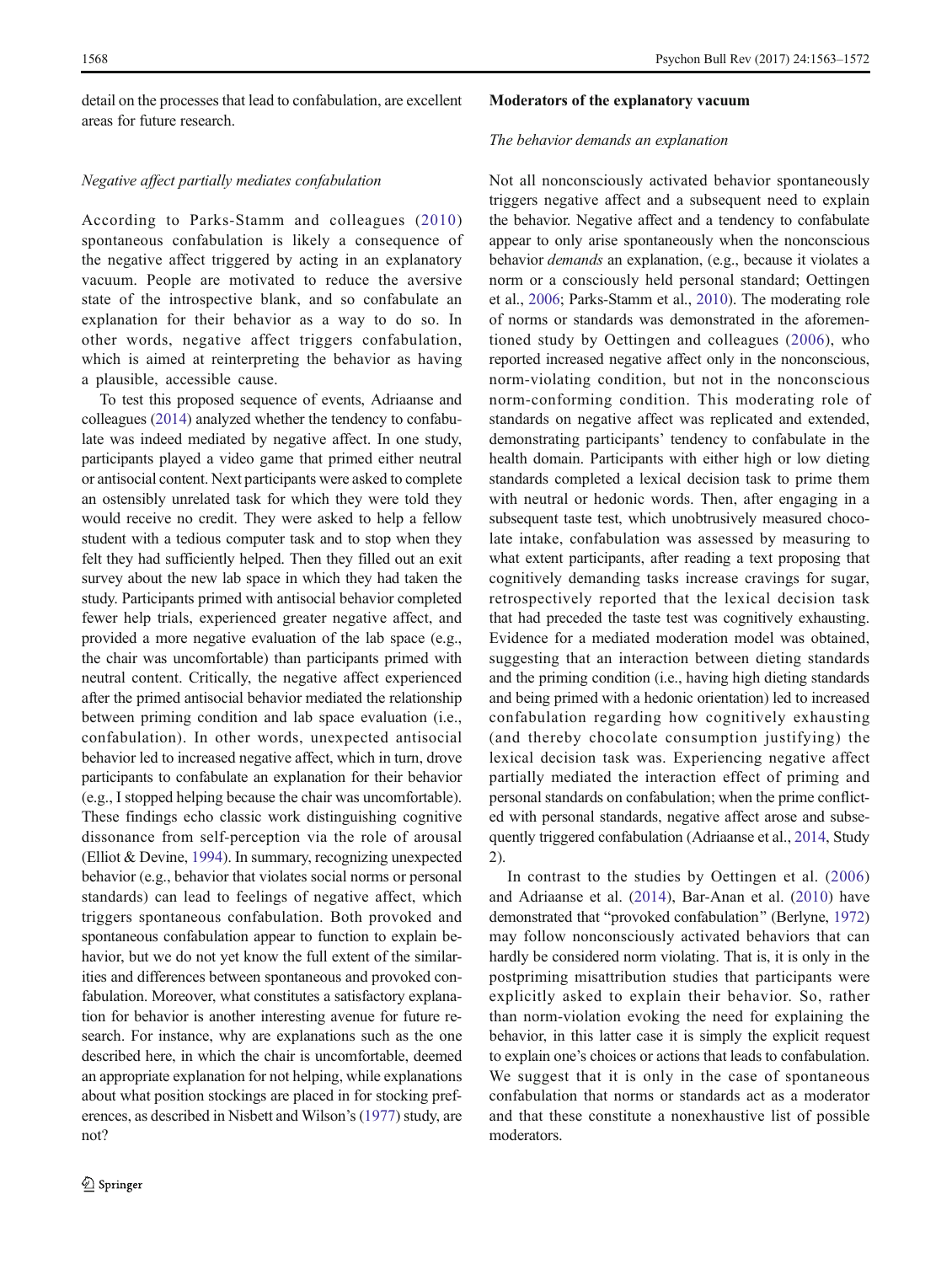### When no other explanation is available

Participants do not experience negative affect when another plausible explanation for their behavior is provided. For example, Parks-Stamm and colleagues ([2010](#page-8-0)) demonstrated that when participants completed a prior task that could explain their nonconsciously activated behavior, they no longer experienced an increase in negative affect. Specifically, the authors conceptually replicated the study by Oettingen and colleagues (2006, Study 1) with the addition of a prior, seemingly unrelated study that asked half of the participants to perform quickly and half to perform accurately. Of the participants in the explanatory vacuum, those who engaged in the prior speed task showed less negative affect than those in the accuracy task, suggesting that when primed goal-directed behaviors can be explained by a previous action (i.e., by having just done a task as quickly as possible), this may obviate the negative affect associated with the explanatory vacuum.

Critically, norm violation per se is not the cause of the increase in negative affect and the tendency to search for explanations. Negative affect did not arise when the norm violation was the result of a consciously held, norm-violating goal (Oettingen et al., [2006\)](#page-8-0), as the conscious goal instructions appear to serve as a satisfactory explanation. Similarly, when participants are told about the potential influence of the prime on their behavior, they do not experience negative affect or confabulate (Adriaanse, Kroese, Weijers, Gollwitzer, & Oettingen, [in press\)](#page-8-0). Similar to Adriaanse et al. ([2014](#page-8-0), Study 2) participants with either high or low dieting standards were included and completed a lexical decision task to prime them with neutral or hedonic words. After engaging in the taste test, participants in a "hedonic prime-and-tell condition" (but not in the regular hedonic prime condition or in the neutral condition) were told that the lexical decision task may have affected their food intake. Results showed that participants with high dieting standards in the hedonic prime condition, but not in the hedonic prime-and-tell condition, used the explanation about cognitive exhaustion as a confabulated reason to explain their indulgent behavior. Thus, this study provides additional evidence that confabulation arises as a psychological consequence of acting in an explanatory vacuum and not of norm violation in general.

# Preference for consistency

It is possible that some individuals are more likely to experience the explanatory vacuum than others. For example, individuals who are high in preference for consistency may be more likely to notice or to care when their behavior does not match social norms of personal standards. For example, in one study (Parks-Stamm et al., [2010](#page-8-0), Study 3), participants played a cooperative game with a partner and were given either a conscious or a nonconscious competitive goal. For those with

a nonconscious goal, it was hypothesized that a lingering feeling of guilt would make participants want to act prosocially toward their partner to compensate. To test this, a Dictator Game was played, in which they could decide how many lottery tickets to share with that partner. When normviolating competitive behavior could not be explained by an earlier conscious goal, preference for consistency positively predicted the number of tickets shared. When the earlier conscious goal could explain the norm-violating behavior, no evidence for compensatory Dictator Game sharing was found. This suggests that the more participants expect themselves to be consistent with their past goals, the less driven they are to engage in compensatory cooperative interpersonal behavior, specifically when an earlier goal can explain their antisocial behavior.

### Consequences for self-knowledge and future behavior

Last, it appears that confabulated reasons can spill over to affect self-knowledge. Once unexpected behavior is recognized and a reason for the behavior is confabulated, this reason may become "sticky," leading to the formation of inaccurate self-knowledge that may spill over and have downstream effects. For example, in the previously mentioned study by Bar-Anan et al. [\(2010\)](#page-8-0), participants primed with money (vs. neutral priming) preferred a game marketed with pictures of money. After they selected the game, they were told that they chose the difficult (vs. easy) game. Participants who were told that the game was difficult (vs. easy) reported that they liked more difficult games and opted for additional information regarding "how to pursue challenges." In other words, participants used an attribute of the game revealed *after* their selection to self-ascribe traits and determine subsequent behavior (Bar-Anan et al., [2010](#page-8-0)). In another study, individuals primed with romantic goals both rated their liking for the femaletaught topic significantly higher and more highly endorsed the idea that they were the kind of person who was interested in her topic (a dispositional attribution) than those with no goal prime (Bar-Anan et al., [2010](#page-8-0)).

In another experiment, participants came into the lab for a 2-day study (Adriaanse et al., [2016](#page-8-0)). On the first day, their self-reported emotional eating was measured, and they were asked to watch a neutral video while eating 20 grams of both healthy (e.g., carrots) and unhealthy (e.g., marshmallows) snacks, and a baseline measure of affect was taken. On the second day, participants were randomly assigned to a bogus feedback condition in which they were told that they either ate roughly the prescribed amount of each snack (as others in the experiment had), or that they had eaten way more than prescribed (and much more than others in the experiment). Then they were asked to retrospectively report on their affective state just before they had done the snack estimation task. Despite no differences in the negative affect reported in the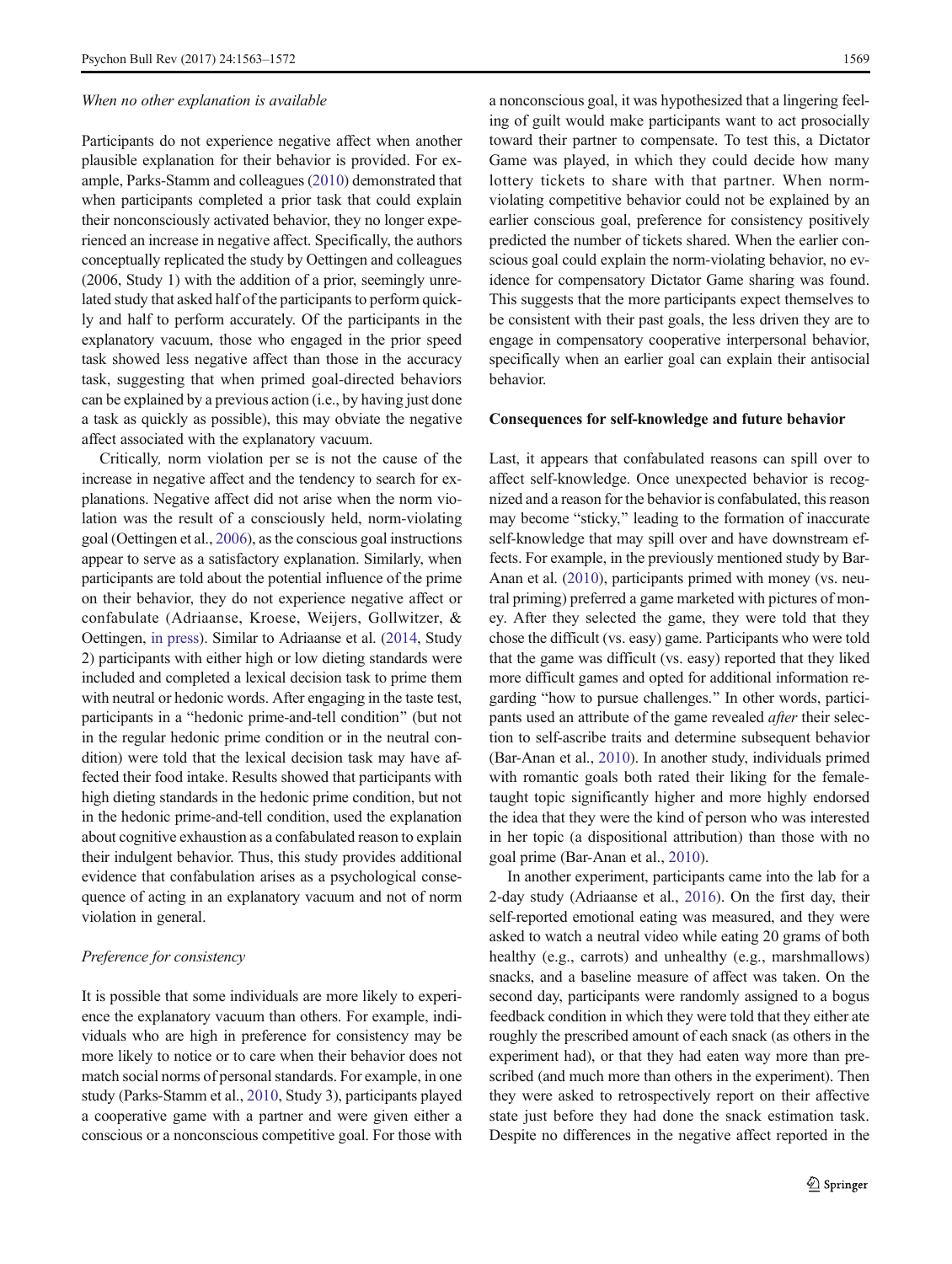moment, participants who report that they are emotional eaters, and who were told that they ate more than the norm, retroactively described themselves as feeling more negatively prior to eating. In other words, in hindsight, they described themselves as having eaten emotionally, confabulating an explanation for why they had eaten more than the norm—when they had not even done so. Although this study employed a false feedback paradigm rather than using a nonconscious activation procedure (e.g., priming), it still created a situation where people had the experience of violating a norm without having a clear explanation of why. Participants who were confronted with norm-violating behavior attributed their own behavior to their emotions prior to eating. It is possible that this creates a self-fulfilling prophecy in which believing in emotional eating creates a readily available justification for later eating behavior that may in turn affect self-knowledge and then create a higher likelihood of emotional eating in the future.

#### Implications and future directions

Research on consequences of nonconsciously activated behavior is a newly emerging topic at a time where the existence of such effects has come into question. We first and foremost advocate for large-scale direct and conceptual replications of the work reviewed here. They are small effects, but possibly uniquely illuminating for a variety of important topics, including introspection, confabulation, the experience of agency, changes in self-concept over time as well as understanding intentionality and responsibility. Confabulation has been likened to the way the brain fills in blind spots to create a unified visual field. Specifically, confabulation aims to create a unified image of conscious life without gaps in memory or agentic coherence (Hirstein, [2005;](#page-8-0) Wheatley, [2009\)](#page-9-0). Given the prevalence of false memories, and the feeling of will or agency (Wheatley, [2009](#page-9-0)), it is possible that cases of story-like confabulations may be prevalent. Indeed, it has been suggested that confabulated reasons for choices may be common in everyday life (Bar-Anan et al., [2010](#page-8-0)). Future research would benefit from field studies of environmental cues—particularly as they may pertain to behavior that violates self standards—to better understand the prevalence of everyday confabulation. In addition, it is not yet known what kinds of confabulations constitute satisfactory explanations.

More research is needed to understand the role that confabulation plays in the formation of self-knowledge in healthy adults. According to self-perception theory (Bem, [1967\)](#page-8-0), people make inferences about their personality and character by observing their own behavior. Given that confabulations for behavior affect decisions and self-perception directly after these are made (Bar-

Anan et al., [2010\)](#page-8-0), it seems possible that these confabulations carry over into behavior days or weeks later. Moreover, is it possible that these confabulations are self-enforcing and activated reflexively and repeatedly. Further research is needed to understand both the extent of the downstream effects of confabulation for behavior and changes in self-concept, as well as whether confabulations affect behavior and self-perceptions reflexively.

Finally, this research has implications for understanding intentional action and responsibility. First, we do not yet know when confabulations will spontaneously involve the environment (e.g., something about the study room) or the larger self-concept (e.g., being an emotional eater). This is an important future direction as internal versus external attributions of actions may have significant consequences for feelings of blame and responsibility for the actions as well as the likelihood that the action could induce changes in the self-concept over time (Shaver, [2012\)](#page-9-0). More broadly, primed behavior is considered by researchers to be unintended like other automatic actions (e.g., habits). Yet participants experience negative affect after performing unexpected, primed behaviors and show a subsequent desire to explain that behavior. This suggests that when people enact these behaviors, they likely regard them as intentional. In other words, people are driven by the experience of negative affect to come up with an explanation for their own behavior, presumably one that renders the behavior within the realm of the agent's own predictability. If this is the case, it raises important questions about perceived responsibility for these actions. For example, if a participant acts competitively or breaks his diet due to priming, should we regard the participant as responsible for the consequences? People tend to ascribe greater blame to intentional actions than unintentional ones (Ames & Fiske, [2012](#page-8-0)), but in these cases of automatic but intentional actions, the role of intention is not so clear. Future research may benefit from attempting to understand the perceived intent and responsibility for both the actor and an observer (for the very same actions) in an explanatory vacuum paradigm.

## Conclusion

People often have little access to the higher order mental processes that give rise to preferences, choices, and behaviors (Nisbett & Wilson, [1977\)](#page-8-0). To compensate for this apparent incapability, people may confabulate reasons for acting, both when directly or indirectly asked to explain their behavior, or they may confabulate spontaneously when the causes of their behavior are unknown. Spontaneous confabulation is more likely when a behavior is unexpected (e.g., violates personal standards or norms), and triggers negative affect. When no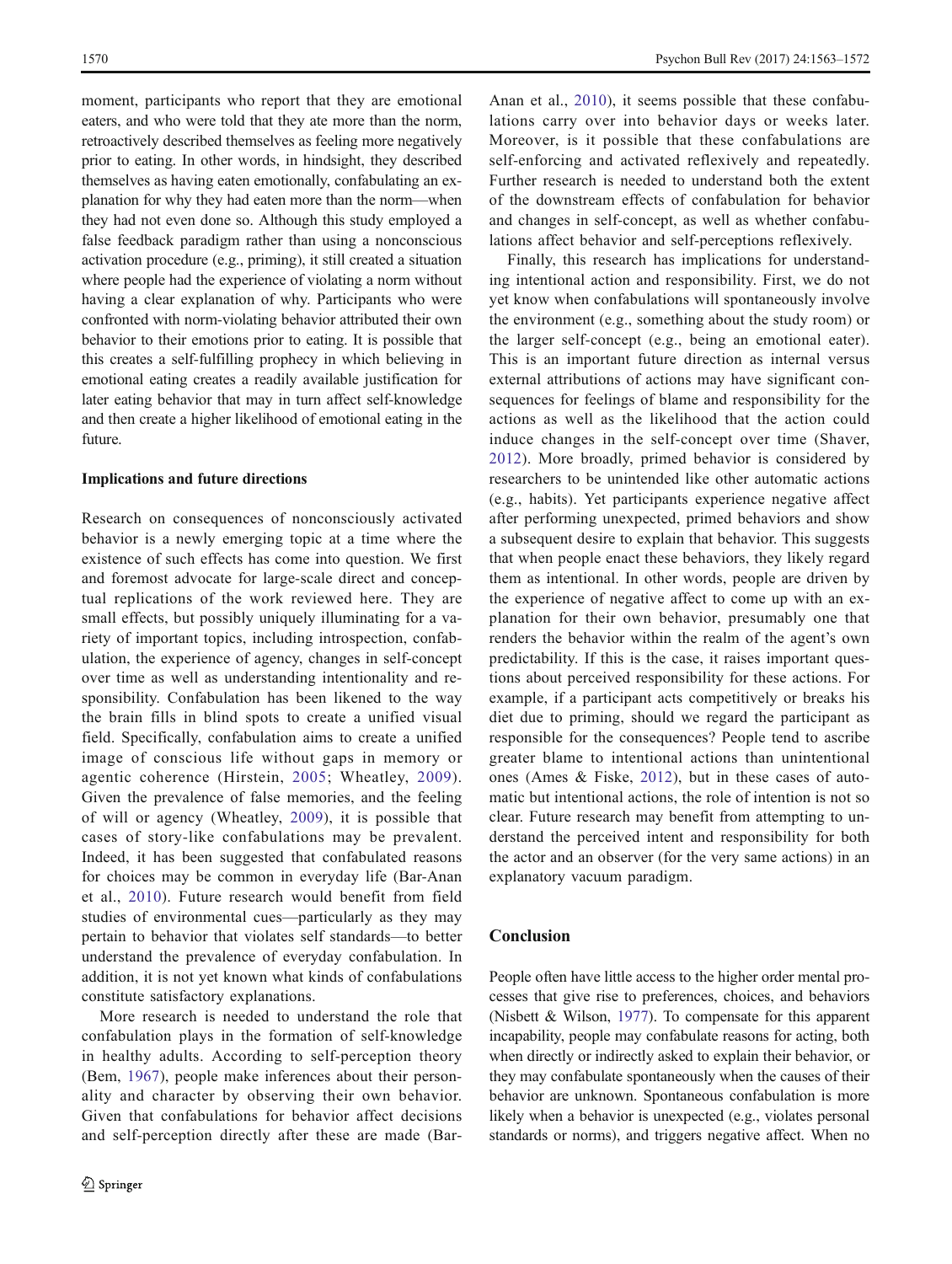<span id="page-8-0"></span>explanation is readily available (e.g., a conscious goal, relevant prior goal), people will confabulate explanations. Taken together, this suggests that when unexpected behavior demands an explanation, it is aversive, and so people provide their own explanation even at the expense of accuracy. This phenomenon has implications for understanding the formation and updating of future behavior and self-knowledge, as well as ascriptions of responsibility and intentionality in everyday life.

Author note The research in this paper was supported by a grant (VENI-451-11-030) from the Netherlands Organization for Scientific Research, awarded to Marieke Adriaanse.

## References

- Adriaanse, M. A., Kroese, F. M., Weijers, J., Gollwitzer, P. M., & Oettingen, G. (in press). Explaining unexplainable food choices. European Journal of Social Psychology.
- Adriaanse, M. A., Prinsen, S., De Witt Huberts, J. C., Evers, C., & De Ridder, D. T. D. (2016). "I ate too much so I must have been sad": Emotions as a confabulated reason for overeating. Appetite, 103, 318–323.
- Adriaanse, M. A., Weijers, J., De Ridder, D. T., De Witt Huberts, J., & Evers, C. (2014). Confabulating reasons for behaving bad: The psychological consequences of unconsciously activated behaviour that violates one's standards. European Journal of Social Psychology, 44, 255–266.
- Ames, D. L., & Fiske, S. T. (2013). Intentional harms are worse, even when they're not. Psychological Science, 24, 1755-1762.
- Bar-Anan, Y., Wilson, T. D., & Hassin, R. R. (2010). Inaccurate selfknowledge formation as a result of automatic behavior. Journal of Experimental Social Psychology, 46, 884–894.
- Bargh, J. A. (1990). Auto-motives: Preconscious determinants of social interactions. In E. T. Higgins & R. M. Sorrentino (Eds.), Handbook of motivation and cognition (Vol. 2, pp. 93–130). New York, NY: Guilford Press.
- Bargh, J. A., & Gollwitzer, P. M. (1994). Environmental control of goaldirected action: Automatic and strategic contingencies between situations and behavior. In W. D. Spaulding (Ed.), Integrative views of motivation, cognition, and emotion (pp. 71–124). Lincoln, NE: University of Nebraska Press.
- Bargh, J. A., Gollwitzer, P. M., Lee-Chai, A., Barndollar, K., & Trötschel, R. (2001). The automated will: Nonconscious activation and pursuit of behavioral goals. Journal of Personality and Social Psychology, 81, 1014–1027.
- Bargh, J. A., Schwader, K. L., Hailey, S. E., Dyer, R. L., & Boothby, E. J. (2012). Automaticity in social-cognitive processes. Trends in Cognitive Sciences, 16, 593–605.
- Bem, D. J. (1967). Self-perception: An alternative interpretation of cognitive dissonance phenomena. Psychological Review, 74, 183–200.
- Berlyne, N. (1972). Confabulation. The British Journal of Psychiatry, 120, 31–39.
- Chartrand, T. L. (2005). The role of conscious awareness in consumer behavior. Journal of Consumer Psychology, 15, 203–210.
- Chartrand, T. L., & Bargh, J. A. (2002). Nonconscious motivations: Their activation, operation, and consequences. In A. Tesser, D. Stapel, & J. Wood (Eds.), Self and motivation: Emerging psychological perspectives (pp. 13–41). Washington, DC: American Psychological Association Press.
- Cesario, J. (2014). Priming, replication, and the hardest science. Perspectives on Psychological Science, 9, 40–48.
- Cooney, J. W., & Gazzaniga, M. S. (2003). Neurological disorders and the structure of human consciousness. Trends in Cognitive Sciences, 7, 161–165.
- Dennett, D. C. (1982). How to study human consciousness empirically or nothing comes to mind. Synthese, 53, 159–180.
- Dennett, D. C. (2003). The self as a responding—and responsible—artifact. Annals of the New York Academy of Sciences, 1001, 39–50.
- Dijksterhuis, A., & Aarts, H. (2010). Goals, attention, and (un)consciousness. Annual Review of Psychology, 61, 467–490.
- Elliot, A. J., & Devine, P. G. (1994). On the motivational nature of cognitive dissonance: Dissonance as psychological discomfort. Journal of Personality and Social Psychology, 67, 382–394.
- Festinger, L. (1962). A theory of cognitive dissonance (Vol. 2). Paolo Alto, CA: Stanford University Press.
- Fishbach, A., Friedman, R. S., & Kruglanski, A. W. (2003). Leading us not into temptation: Momentary allurements elicit overriding goal activation. Journal of Personality and Social Psychology, 84, 296– 309.
- Fitzsimons, G. M., & Bargh, J. A. (2003). Thinking of you: Nonconscious pursuit of interpersonal goals associated with relationship partners. Journal of Personality and Social Psychology, 84, 148–164.
- Hall, L., Johansson, P., & Strandberg, T. (2012). Lifting the veil of morality: Choice blindness and attitude reversals on a self-transforming survey. PloS One, 7, e45457.
- Harris, C. R., Coburn, N., Rohrer, D., & Pashler, H. (2013). Two failures to replicate high-performance-goal priming effects. PloS One, 8, e72467.
- Hassin, R. R., Uleman, J. S., & Bargh, J. A. (Eds.). (2005). The new unconscious. Oxford, UK: Oxford University Press.
- Hirstein, W. (2005). Brain fiction: Self-deception and the riddle of confabulation. Cambridge, MA: MIT Press.
- Johansson, P., Hall, L., Sikström, S., & Olsson, A. (2005). Failure to detect mismatches between intention and outcome in a simple decision task. Science, 310, 116–119.
- Johansson, P., Hall, L., Sikström, S., Tärning, B., & Lind, A. (2006). How something can be said about telling more than we can know: On choice blindness and introspection. Consciousness and Cognition, 15, 673–692.
- Kopelman, M. D. (1987). Two types of confabulation. Journal of Neurology, Neurosurgery & Psychiatry, 50, 1482–1487.
- Lieberman, M. D., Ochsner, K. N., Gilbert, D. T., & Schacter, D. L. (2001). Do amnesics exhibit cognitive dissonance reduction? The role of explicit memory and attention in attitude change. Psychological Science, 12, 135–140.
- Lind, A. (2014). Semantic self-monitoring in speech: Using real-time speech exchange to investigate the use of auditory feedback for self-comprehension (Vol. 158). Lund, Sweden: Lund University.
- Molden, D. C. (2014). Understanding priming effects in social psychology: An overview and integration. Understanding Priming Effects in Social Psychology, 252, 243–249.
- Nisbett, R. E., & Wilson, T. D. (1977). Telling more than we can know: Verbal reports on mental processes. Psychological Review, 84, 231– 259.
- Oettingen, G., Grant, H., Smith, P. K., Skinner, M., & Gollwitzer, P. M. (2006). Nonconscious goal pursuit: Acting in an explanatory vacuum. Journal of Experimental Social Psychology, 42, 668–675.
- Parks-Stamm, E. J., Oettingen, G., & Gollwitzer, P. M. (2010). Making sense of one's actions in an explanatory vacuum: The interpretation of nonconscious goal striving. Journal of Experimental Social Psychology, 46, 531–542.
- Payne, B. K., Brown-Iannuzzi, J. L., & Loersch, C. (2016). Replicable effects of primes on human behavior. Journal of Experimental Psychology: General, 145, 1269–1279.